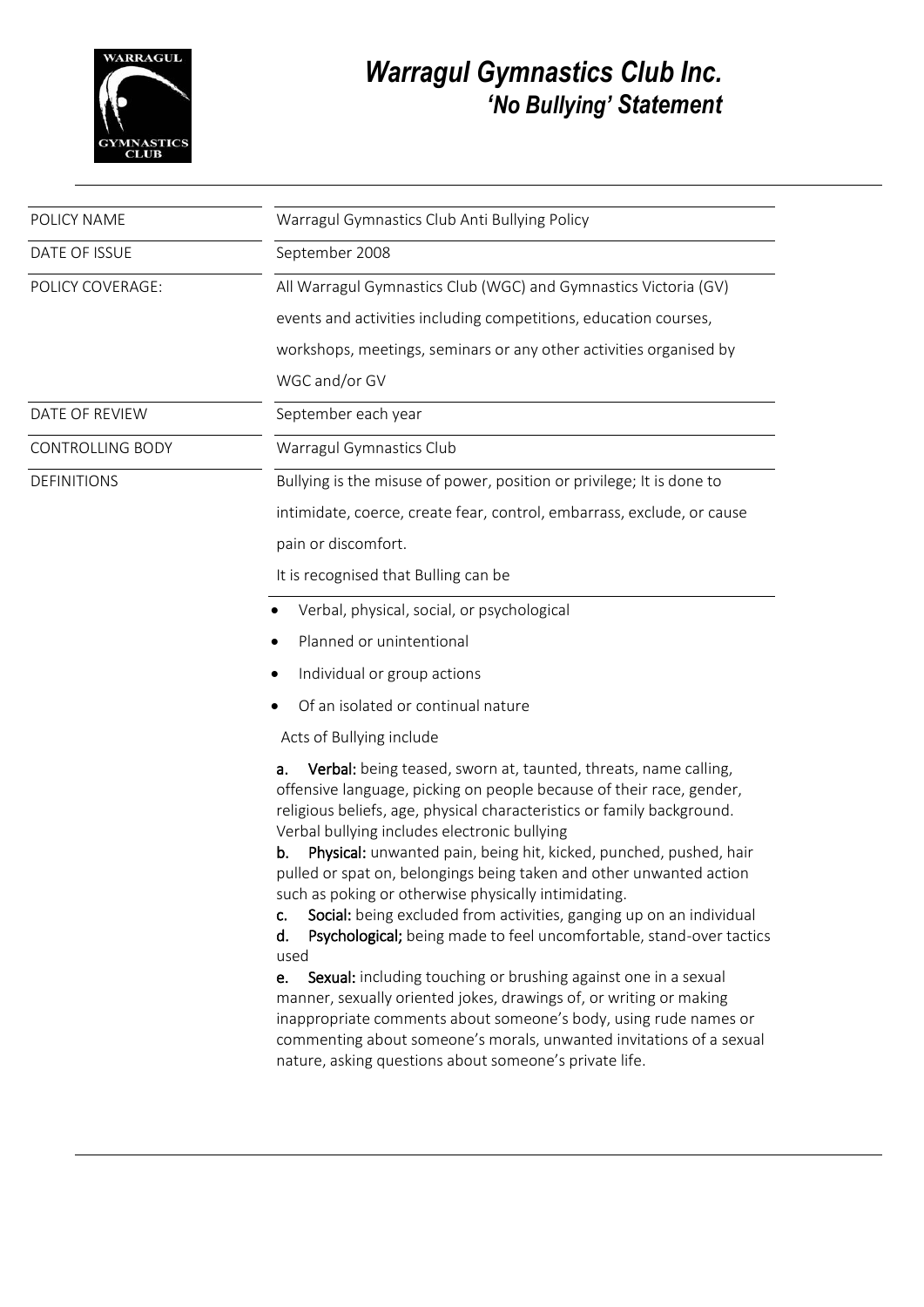

## *Warragul Gymnastics Club Inc. 'No Bullying' Statement*

#### 1. RELATED DOCUMENTS

Related WGC documents include the following: -: Privacy Policy, Constitution

2. Codes of behaviour INTRODUCTION

The Warragul Gymnastics Club endeavours to ensure gymnastics is fun and accessible to all. Each member of WGC should feel safe, always supported and valued. Bullying in any form is never acceptable. Bullying normally begins at school and can be carried over to the gymnastic environment. Sport is an important setting for the socialisation of young people, establishing values and the principles of fair play.

3. STATEMENT OF PRINCIPLE

WGC will

- 1. up hold the dignity and respect of the individual
- 2. provide a safe, secure environment for all
- 3. will create a supportive climate and break code of secrecy
- 4. raise awareness of the issues involved with bullying and provide information to clubs and members.
- 5. support and empower targeted members
- 4. SCOPE

This policy covers all members of WGC including gymnasts, coaches, parents and administrators.

- 4.1.
- 4.2. Member Protection Policy
- 4.3. "No Bullying Statement" to be provided to all gymnasts at the start of the year and/or in the case of an incidence of bullying. See the end of this document.

#### 5. ANTI BULLYING POLICY

- 5.1. Where bullying is observed and reported appropriate action will be implemented.
- 5.2. Members of the gymnastic community (gymnasts, coaches, administrators and parents) will be expected to implement strategies to reduce and ultimately eliminate bullying.
- 5.3. Members should be encouraged and empowered to play a role in the mediation process of their peers involved in conflict and bullying.
- 5.4. Members will be expected to apply appropriate behaviour and will be assisted to recognise those which are not acceptable
- 5.5. Members of WGC will seek to stop bullying by indicating to bullies that certain behaviour is unacceptable;
- 5.6. This policy supports the member protection policy
- 6. CONSEQUENCES MAY INCLUDE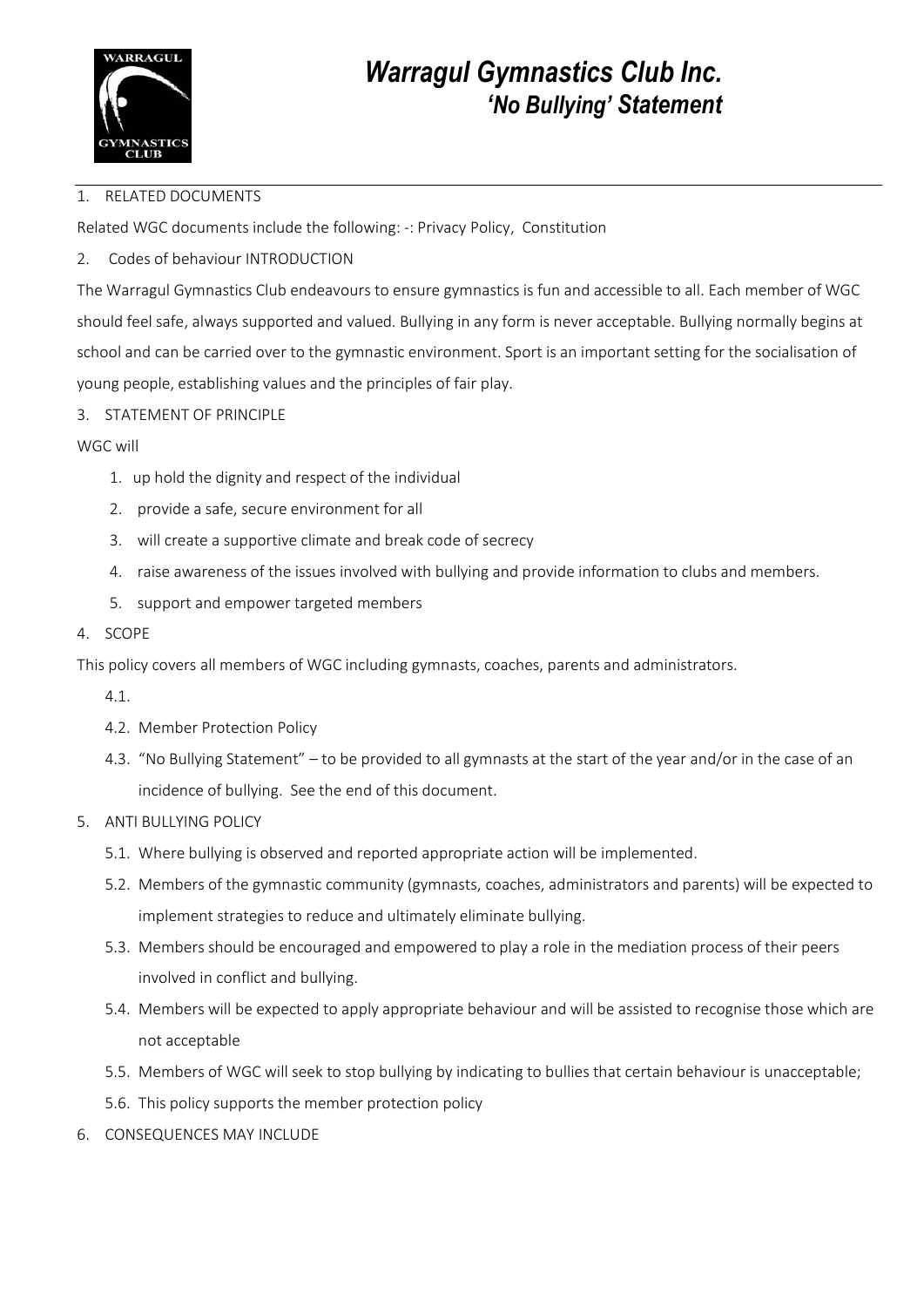

## *Warragul Gymnastics Club Inc. 'No Bullying' Statement*

Members found to be bullying face a range of consequences, from formal warning and recording of the incident to de registration. Examples are:

- Recording name and details on personal records and written warning
- Formal interview with key staff or WGC delegated committee member
- Parent notification and involvement
- Suspension and exclusion from WGC/GV teams
- De registration (for aggravated or persistent serious bullying)
- 7. POLICY PROMOTION

This policy will be made available to all members.

This policy will be communicated to all coaches, staff and committee members.

8. REVIEW

This policy will be reviewed by the Committee bi yearly.

#### ADDITIONS OR AMENTDMENTS

Recommendations for changes to the policy may be submitted to the WGC committee for consideration at any time. If changes are accepted, the policy will be updated, and all stakeholders informed via the Club notice board, newsletter and other appropriate methods.

This policy has been adapted from the Anti Bullying Policy of Gymnastics Victoria.

This policy has been adapted from example provided on the Workers' Health website. http://www.workershealth.com.au/worddocs/bullypolicy.doc

> Updated: AM 2018 Adopted: 2012 Reviewed:09/2018